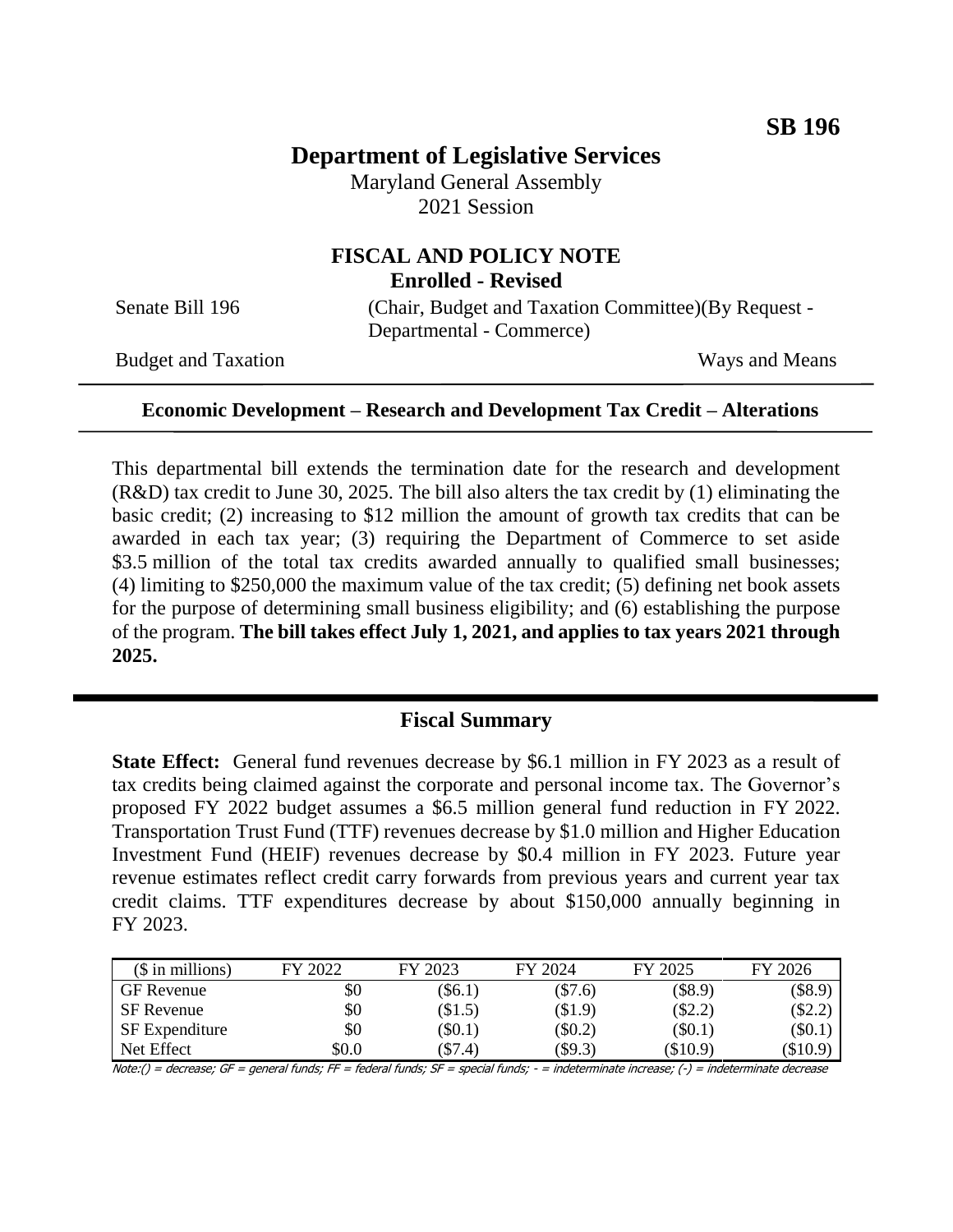**Local Effect:** Local highway user revenues distributed from the corporate income tax decrease by about \$150,000 annually beginning in FY 2023. Local income tax revenues increase minimally beginning in FY 2023 due to taxpayers adding back the amount of credits claimed against the personal income tax. Local expenditures are not affected.

**Small Business Effect:** Commerce has determined that this bill has a meaningful impact on small business (attached). The Department of Legislative Services concurs with this assessment. (The attached assessment does not reflect amendments to the bill.)

## **Analysis**

**Bill Summary:** Commerce must annually award \$3.5 million in tax credits to qualified small businesses and may award up to \$8.5 million in tax credits to all other businesses. The bill establishes the process for prorating the tax credits for each type of business if the amount of credits sought exceeds the amount available and reallocating tax credits if the amount of tax credits sought is less than the amount available for each type of business.

Under current law, a business that meets certain requirements, including net book value assets totaling less than \$5.0 million, can claim a refundable tax credit. The bill defines net book value assets as the total of a business's net value of assets, including intangibles but not including liabilities, minus depreciation and amortization.

The bill specifies that the purpose of the R&D tax credit is to foster increased research activities and expenditures in Maryland.

**Current Law:** Chapters 515 and 516 of 2000 established the State R&D Tax Credit Program. There are two types of credits available: (1) a basic credit equal to 3% of the Maryland qualified R&D expenses paid during the tax year, up to the Maryland base amount; and (2) a growth credit equal to 10% of the Maryland qualified R&D expenses paid during the year that exceed the Maryland base amount. Through tax year 2020, Commerce may award \$12.0 million in aggregate tax credits annually  $-$  \$5.5 million in basic credits and \$6.5 million in growth credits. Except for certain businesses, the tax credit is nonrefundable – the value of the credit may not exceed the tax liability imposed in the tax year. Any unused amount of the credit may be carried forward for seven years after the taxable year in which the expense was incurred. Chapter 109 of 2013 made the R&D credit refundable if the business meets the qualifications of a small business beginning in tax year 2012. The tax credit is refundable if the business claiming the credit is a for-profit corporation, limited liability company, partnership, or sole proprietorship that at the beginning or end of the taxable year in which the eligible R&D expenses are incurred has net book assets totaling less than \$5 million.

SB 196/ Page 2 The program terminates June 30, 2022.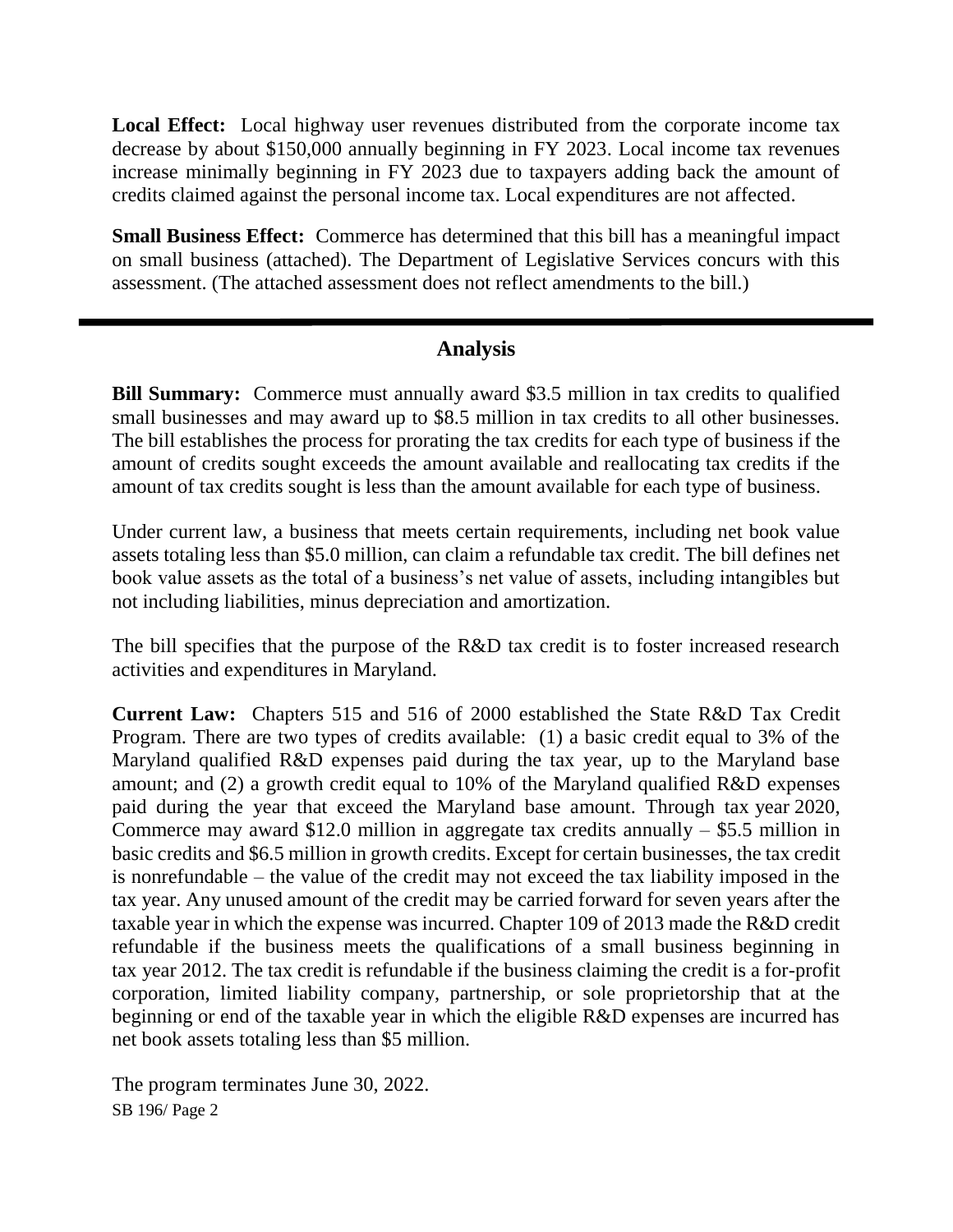## **Background:**

#### *Other R&D Tax Incentives*

The State exempts from the sales and use tax purchases of tangible personal property for use or consumption in R&D. R&D is defined as basic and applied research in the sciences and engineering and the design, development, and governmentally mandated premarket testing of prototypes and processes. Market research, research in the social sciences or psychology, and other nontechnical activities, routine product testing, sales services, or technical and nontechnical services do not qualify.

The federal research tax credit, originally enacted in 1981, generally is equal to the current year qualified research expenditures (QRE) that exceed a base amount. The base amount is designed to approximate the level of R&D that would have occurred in the absence of the credit. Taxpayers may claim either the regular credit, which generally equals 20% of the QRE above the base amount or the alternative simplified credit equal to 14% of QRE that exceeds 50% of the average QRE for the three preceding tax years.

## *Department of Legislative Services Evaluation of the State Research and Development Tax Credit*

In response to concerns about the impacts of tax credits, Chapters 568 and 569 of 2012 established the Tax Credit Evaluation Act, a legislative process for evaluating certain tax credits. The evaluation process is conducted by a legislative evaluation committee. The committee was required to review and evaluate the R&D tax credit by July 1, 2018. The [report](http://dls.maryland.gov/pubs/prod/TaxFiscalPlan/Evaluation-of-the-Research-and-Development-Tax-Credit.pdf) can be found on the Department of Legislative Services (DLS) website.

DLS concluded that the State R&D tax credit is not a key component in fostering innovation and creating long-term economic growth. Having a skilled workforce appears to be a more significant factor in creating long-term growth. DLS found that the design and implementation of the R&D tax credit decreases its effectiveness. These findings include:

- In contrast to the federal and most State R&D tax credits, the design of the State R&D tax credit is much more likely to provide windfall credits for R&D activities that would have occurred in the absence of the credit. This is primarily due to the basic credit that provides tax credits for a business's total recent R&D expenditures rather than for incremental increases.
- The concentration of R&D tax credit claims within a few, large companies is greater than in other tax credit programs that have been evaluated by DLS. About one-third of all companies qualified for the small business refund but only received about 2% of the total credits awarded in tax years 2012 through 2015.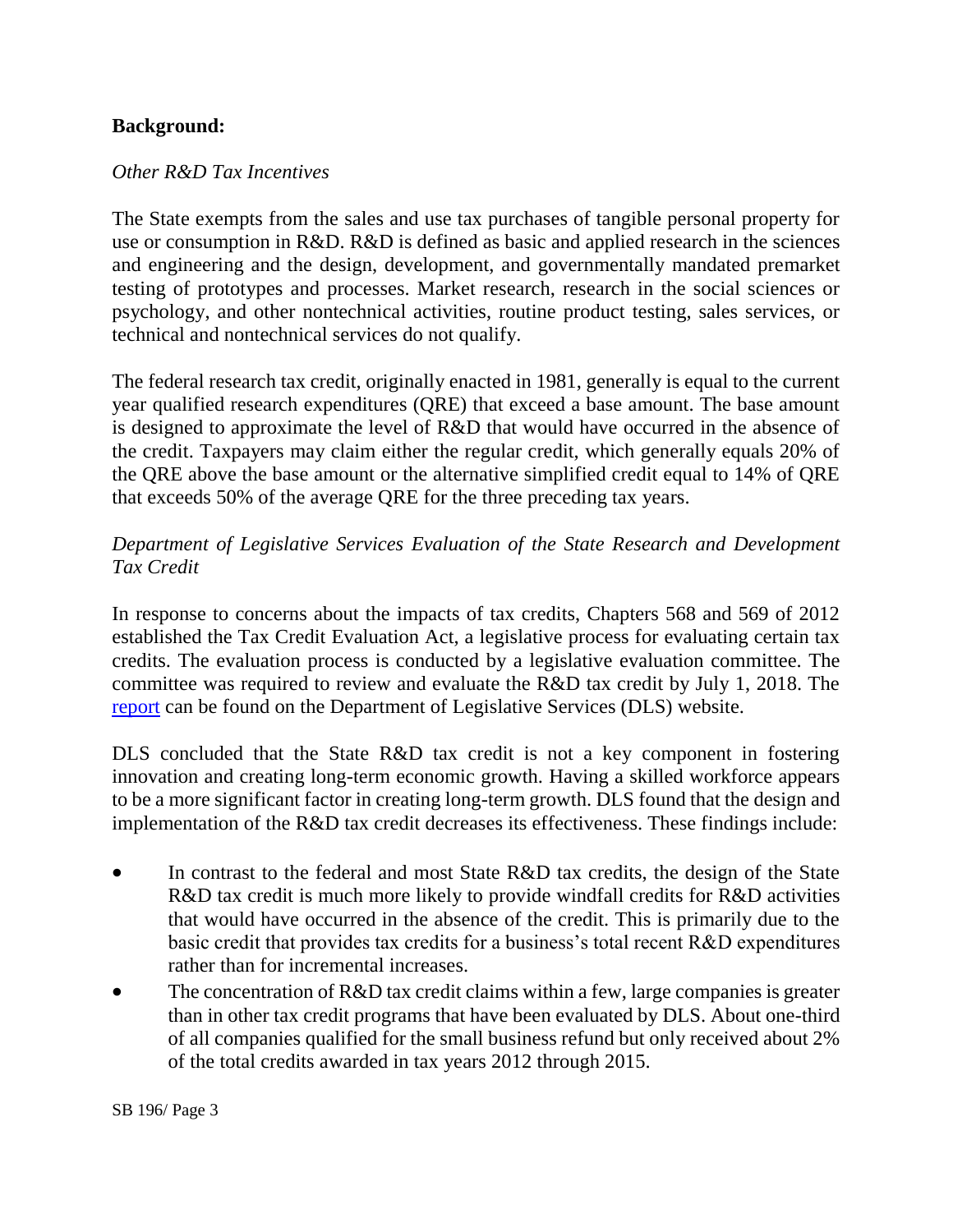DLS recommended (1) considering alternative policies for encouraging R&D expenditures, such as providing research grants to Maryland universities or matching a portion of the federal Small Business Innovative Research program funds and (2) improving the program by simplifying the tax credit and targeting the credit to new and small technology companies.

**State Revenues:** The bill alters and extends the tax credit program beginning with tax year 2021. A maximum of \$12.0 million in growth credits can be awarded each year. It is assumed that companies do not adjust estimated payments in anticipation of earning credits. As a result, general fund revenues will decrease by \$6.1 million in fiscal 2023. TTF revenues will decrease by \$1.0 million, and HEIF revenues will decrease by \$0.4 million in fiscal 2023. **Exhibit 1** shows the impact of the bill in fiscal 2022 through 2026.

|                                                                          |         | <b>Exhibit 1</b><br><b>Projected State Fiscal Impact</b><br>(\$ in Millions) |           |           |           |
|--------------------------------------------------------------------------|---------|------------------------------------------------------------------------------|-----------|-----------|-----------|
|                                                                          | FY 2022 | FY 2023                                                                      | FY 2024   | FY 2025   | FY 2026   |
| General Fund                                                             | \$0.0   | $(\$6.1)$                                                                    | $(\$7.6)$ | (\$8.9)   | $(\$8.9)$ |
| <b>HEIF</b>                                                              | 0.0     | (0.4)                                                                        | (0.5)     | (0.6)     | (0.6)     |
| TTF                                                                      | 0.0     | (1.0)                                                                        | (1.3)     | (1.5)     | (1.5)     |
| <b>Total Revenues</b>                                                    | \$0.0   | $(\$7.6)$                                                                    | $(\$9.5)$ | (\$11.0)  | (\$11.0)  |
| <b>TTF Expenditures</b>                                                  | \$0.0   | $(\$0.1)$                                                                    | $(\$0.2)$ | $(\$0.1)$ | $(\$0.1)$ |
| HEIF: Higher Education Investment Fund<br>TTF: Transportation Trust Fund |         |                                                                              |           |           |           |

**State Expenditures:** A portion of TTF revenues are used to provide capital transportation grants to local governments. Thus, any decrease in TTF revenues from corporate tax revenues results in a 13.5% decrease in TTF expenditures to local governments (9.6% beginning in fiscal 2025). Accordingly, TTF expenditures decrease by about \$150,000 annually beginning in fiscal 2023.

**Local Revenues:** Local governments receive a portion of corporate income tax revenues as local highway user revenues through capital transportation grants. Under this bill, local highway user revenues decrease by about \$150,000 annually beginning in fiscal 2023. Local income tax revenues will increase minimally beginning in fiscal 2023 due to taxpayers adding back the amount of credits claimed against the personal income tax.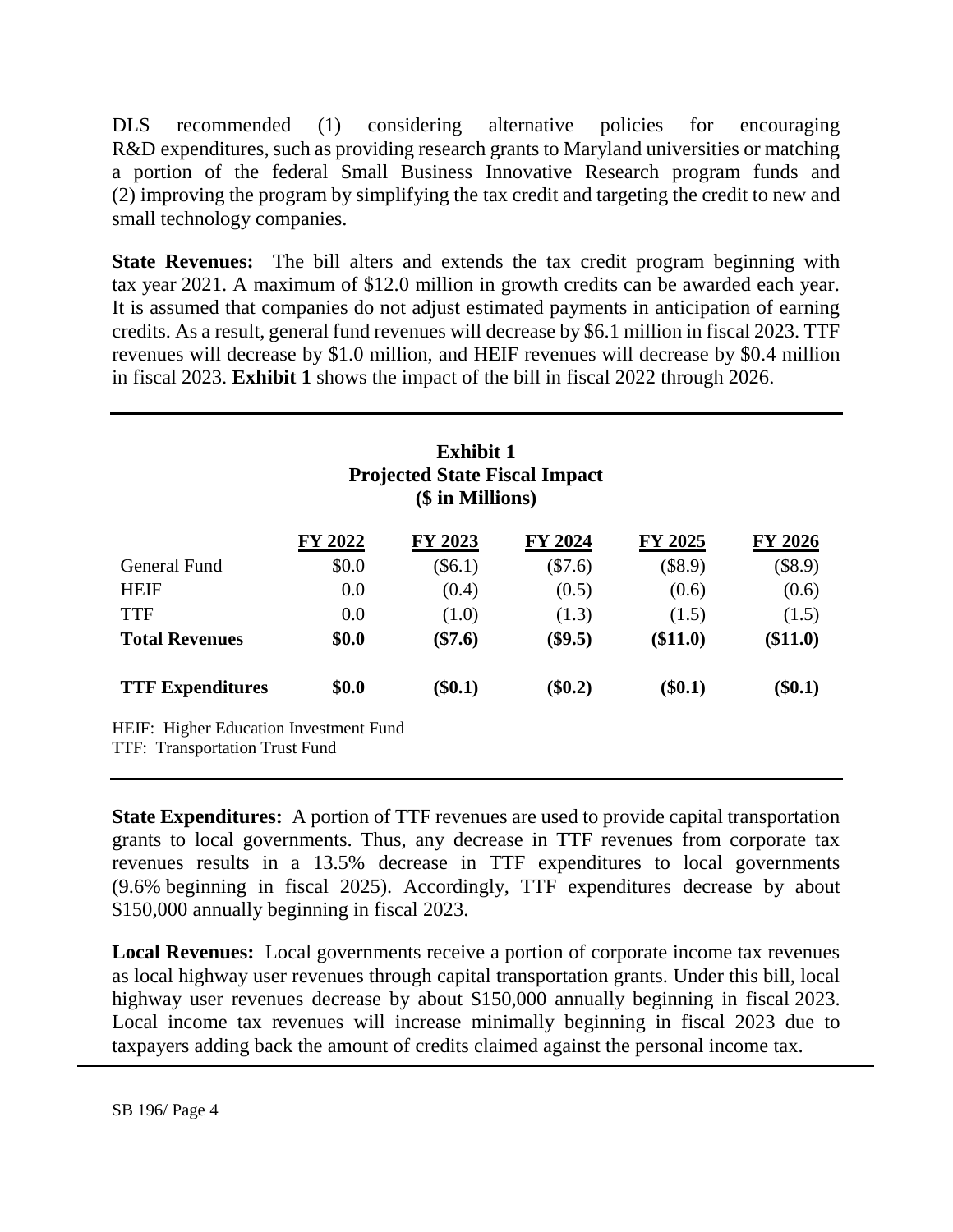# **Additional Information**

**Prior Introductions:** None.

**Cross File:** None.

**Information Source(s):** Department of Commerce; Comptroller's Office; Department of Legislative Services

| <b>Fiscal Note History:</b> | First Reader - January 26, 2021         |
|-----------------------------|-----------------------------------------|
| rh/irb                      | Third Reader - March 22, 2021           |
|                             | Enrolled - April 12, 2021               |
|                             | Revised - Amendment(s) - April 12, 2021 |

Analysis by: Robert J. Rehrmann Direct Inquiries to:

(410) 946-5510 (301) 970-5510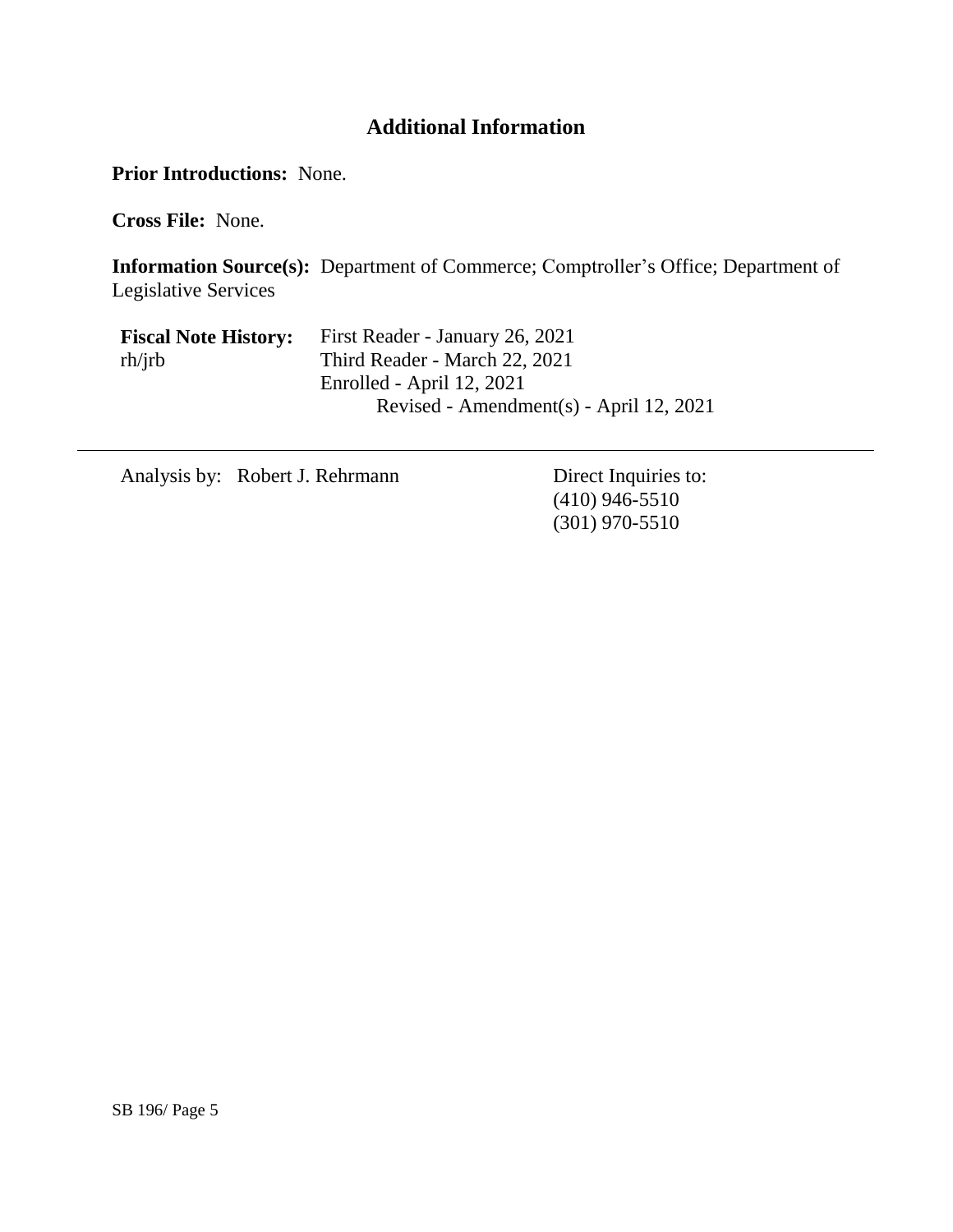# **ANALYSIS OF ECONOMIC IMPACT ON SMALL BUSINESSES**

- TITLE OF BILL: Economic Development Research and Development Tax Credit Alterations
- BILL NUMBER: SB 196
- PREPARED BY: Michael Siers

### PART A. ECONOMIC IMPACT RATING

This agency estimates that the proposed bill:

WILL HAVE MINIMAL OR NO ECONOMIC IMPACT ON MARYLAND SMALL **BUSINESS** 

**OR**

 X WILL HAVE MEANINGFUL ECONOMIC IMPACT ON MARYLAND SMALL **BUSINESSES** 

### PART B. ECONOMIC IMPACT ANALYSIS

Research and Development (R&D) activities are critical to the growth of a dynamic economy. Developing new technologies and innovations helps a company differentiate itself from its competitors and gain a competitive advantage. This competitive advantage then allows the firm to expand, allowing it to support more workers and strengthen the tax base in a given region. Additionally, the innovations from these firms often have some sort of social good, including gains in productivity. However, R&D is expensive and this expense inhibits many firms from fully investing in new technologies. However, it is in Maryland's best interest to incentivize R&D, in order to ensure that Maryland companies are the most competitive in the market.

In 2000, Maryland established the Research and Development Tax Credit in order to help boost R&D spending. However, the program became a victim of its own success and was oversubscribed. As it is currently structured, applicants receive a pro-rated share of the total amount allocated for the program. In some instances, some qualified firms received